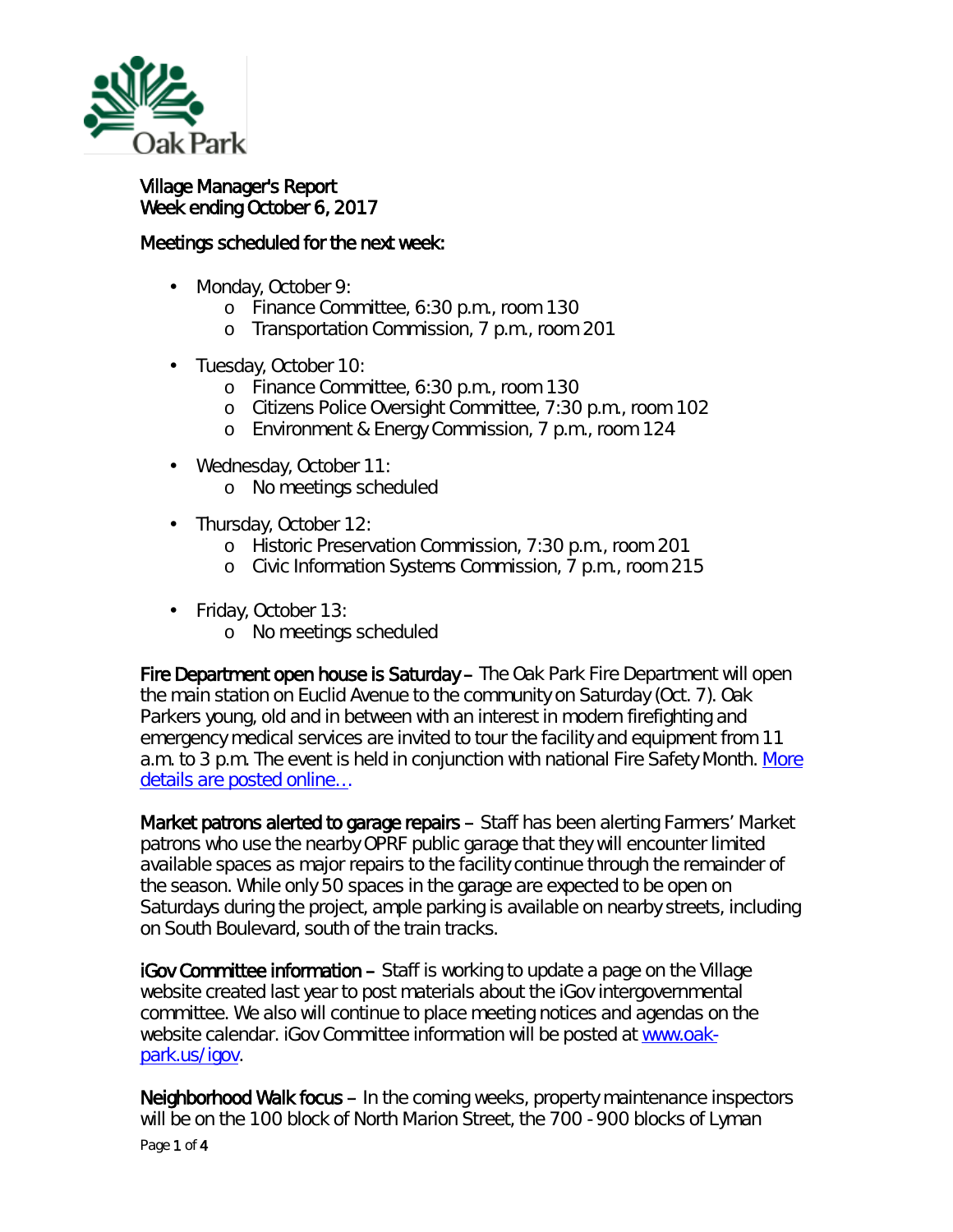Avenue and the 900 - 1100 blocks of North Lombard Avenue as part of the *Neighborhood Walk Program*. Inspectors will be looking for deterioration and deferred maintenance issues that could create health and safety problems and detract from property values and the general attractiveness of the community. If a violation is observed, the property owner will be sent a notice that indicates what repairs need to be made and a timeframe for completing them. Residents who need more time to correct a violation will be directed to contact the inspector who signed the letter to set up a maintenance schedule or request an extension. The Neighborhood Walk Program, which has been in place for several decades, is administered by the Neighborhood Services Division of the Development Customer Services Department. Exteriors of the Village's single-family, two-flat and three-flat residences are inspected annually as part of the program, which was created to help protect Oak Park's aging housing stock from decay and encourage proper maintenance.

Diabetes workshop set – Oak Park Township officials have asked the Village to help spread the word about an effort to help area seniors learn about managing diabetes. A six-week workshop is set for 9 to 11:30 a.m. each Tuesday from Oct. 10 through Nov. 14 at the Township Senior Services Center, 130 S. Oak Park Ave. The program, entitled *Take Charge of Your Diabetes*, will help participants learn about healthy eating, pain management and medication, as well as how to communicate with family and medical professionals. If you know of anyone who might benefit from the program, please urge them to call 708.383.8060 or email [cduignan@oakparktownship.org](mailto:cduignan@oakparktownship.org) to register.

Downtown construction update – Work continues at a brisk pace on and around the Emerson development project downtown, as Target prepares for its anticipated Oct. 22 opening. Crosswalk installations continued where Maple Avenue intersects Lake and Westgate streets. Landscaping also continued along Westgate Street and the south section of Maple Avenue. Replacement of the sidewalk ramps and driveway island also has begun on the west end of Westgate Street, along with activities related to repaving Westgate Street from Harlem Avenue to Maple Avenue. Traffic on North Boulevard between Harlem Avenue and Marion Street is now restricted to eastbound only as street reconstruction has begun, along with installation of light pole foundations and electrical conduit on the north side.

South Boulevard/Harlem Avenue redevelopment update – Foundation work continues at the Lincoln Properties development site on South Boulevard east of Harlem Avenue. The eastbound lane of South Boulevard likely will remain closed between Harlem Avenue and Marion Street for materials staging and construction equipment, but ensuring access to the businesses near site will be a priority. Engineering Division staff continues to work with the contractor to make sure construction signs do not confuse potential customers.

Page 2 of 4 Lake Michigan pipeline project – The water main to carry Lake Michigan water to the villages of Brookfield and North Riverside has been completed past Taylor Avenue, as work progresses to the east toward Austin Boulevard. The majority of underground pipe should be installed through Oak Park by early October, with some work near Austin Boulevard scheduled to be completed in early to mid-November. Street reconstruction activities along the pipeline route are underway with new curbs, sidewalks, alley entrances and driveway aprons being installed between Euclid and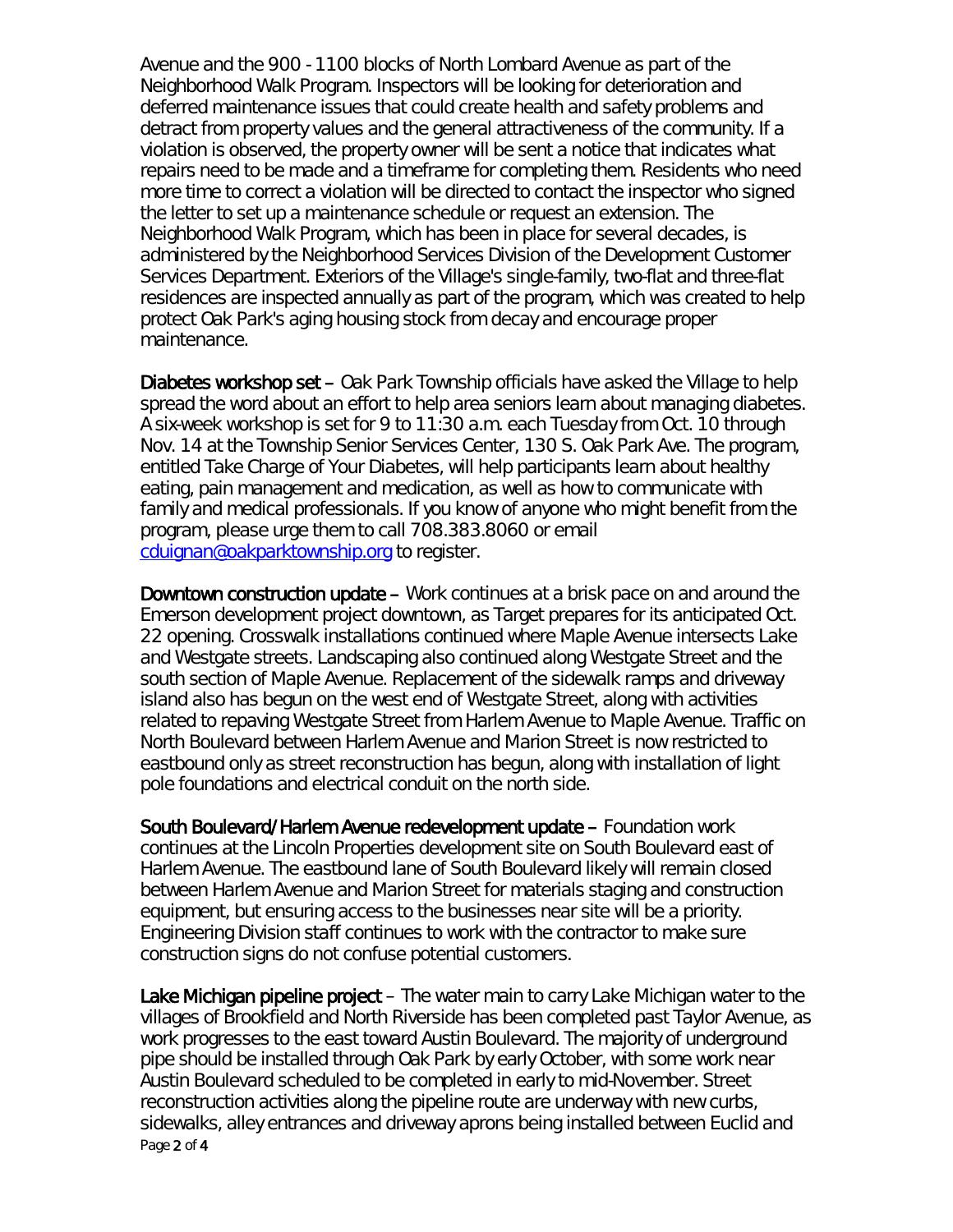Ridgeland avenues. A project website managed by the engineering company posts the latest schedule information – [click here to view.](http://www.bnrwcproject.com/index.php?/categories/5-Oak-Park)

Street resurfacing – Resurfacing of the Village's half of Austin Boulevard at the Harrison Street intersection will begin next week. The project, which is expected to last only a few days, will limit traffic to one lane in each direction and eliminate turns from Austin onto Harrison Street. Repaving of other Village streets continued this week with asphalt operations on Wisconsin Avenue between Madison and Randolph streets, South Boulevard between Cuyler and Harvey avenues, Pleasant Street between Ridgeland and Harvey avenues, Superior Street between Elmwood and East avenues, and Randolph Street between Harlem and Wisconsin avenues. Landscaping crews continued work on Humphrey Avenue between Division and Greenfield streets and on Taylor Avenue between Berkshire and Greenfield streets. Work will continue on these sites throughout next week.

Washington/Wisconsin traffic signal – The contractor has no new information on how equipment availability will impact the activation of the new traffic signal planned for the intersection of Washington Boulevard and Wisconsin Avenue. The signal was originally expected to become operational in November, but manufacturers have shifted inventory to hurricane recovery efforts, which has affected projects across the country. In the meantime, work continues on site preparation. Crews will complete all of the above ground and underground work, then suspend the final installation tasks until the inventory situation improves. In addition to the new signal, the project also includes dedicated turn lanes on Washington Boulevard. Traffic continues to pass safely through the work zone.

Miscellaneous construction projects – Repairs are scheduled to begin next week on about two dozen segments of historic sandstone sidewalk at various locations in the community. Workers will focus on eliminating trip hazards on these sidewalk segments, which date back to the early days of the Village. This is the second year of the program, which strives to maintain rather than replace these historic elements with concrete. Crews also continued with cleanup, repair and replacement of new sidewalk sections that were damaged or vandalized during construction. Street microsurfacing is substantially complete, with re-application of pavement markings underway. Union Pacific Railroad crews have completed initial work on the retaining walls where tracks pass over Village streets, but engineering staff is working with the railroad to identify other locations that can be repaired before winter.

Public Works activities – Early preparations for winter began this week with the delivery of 18 pallets of special salt infused with beet juice. This treated salt is less corrosive and considered more environmentally friendly, making it a good choice for parking decks, garages and certain sidewalks. Streets Division crews repaired brickwork on Oak Park Avenue at Hunter Court south of Lake Street. Crews also continued weed control, viaduct cleaning and litter pick up in Village parking lots and business districts. In addition, Streets crews are preparing for the October 16 start of the leaf collection program and the estimated 2,000 tons of leaves that will be gathered from Village streets during the seven-week program. Water & Sewer Divisions crews repaired broken fire hydrants at Division Street and Grove Avenue, and at Washington Boulevard and Wisconsin Avenue. Crews also repaired a water main break at 521 N. Oak Park Ave. and a sink hole at 139 Harrison St. Street